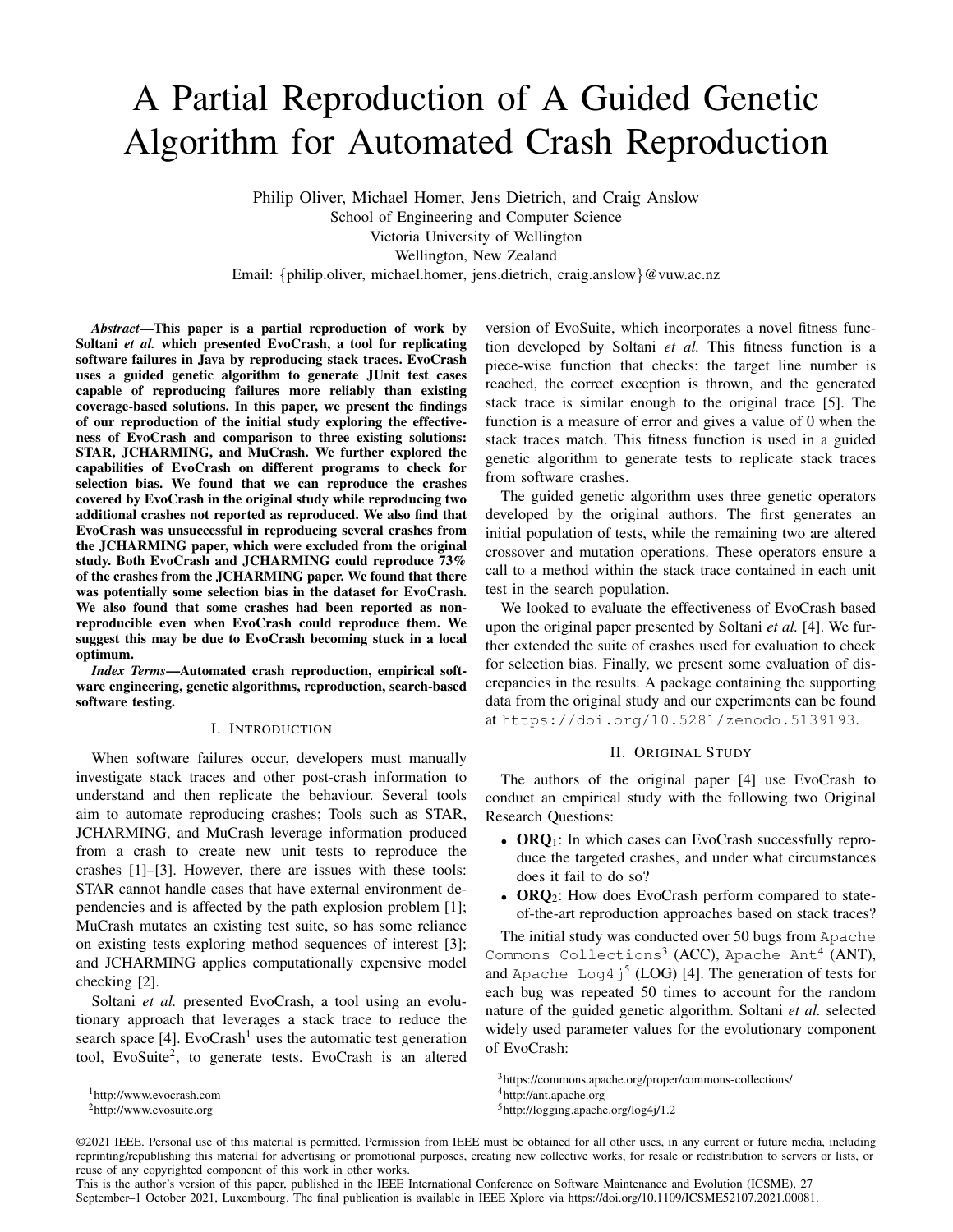- Population size: Initially set to 50, but increased by 25 iteratively up to 300 if the fitness value does not reach 0.0.
- Crossover probability: Set to 0.75.
- Mutation probability: Set to  $1/n$ , with n being the length of the current test case.
- Search timeout: Set to 30 minutes with early stopping if the fitness value reaches 0.0.

Regarding the mutation probability, we cross-referenced the paper referenced in the original study. Fraser and Arcuri state the mutation probability in EvoSuite is  $1/n$ , with n being the size of the *test suite* [\[6\]](#page-4-5). This probability results in one test case in the suite being mutated on average, rather than one statement in a test case being altered, as reported by Soltani *et al.* It is not clear if Soltani *et al.* have altered the mutation probability as such in EvoCrash.

Soltani *et al.* selected two metrics for  $ORQ<sub>1</sub>$  proposed by Chen and Kim [\[1\]](#page-4-0). *Crash Coverage* ensures that the crash has been successfully replicated by comparing the exception type thrown and the source line from which it is thrown. The original authors consider a crash to be covered when a fitness value of 0.0 is reached. *Test Case Usefulness* concludes that a test case is useful if it reveals the bug which caused the crash. Two of the original authors independently performed manual validation to decide if the test cases produced by EvoCrash successfully reveal the bug. In the case of disagreements, the conclusions were discussed. We do not assess the test case usefulness as a part of our reproduction. This omission is primarily due to the subjective nature of this metric.

 $ORQ<sub>2</sub>$  was investigated through comparison with three other crash reproduction technologies: STAR, MuCrash, and JCHARMING. Soltani *et al.* used published data from these tools, as the artifacts for the tools were unavailable at the time of writing. The comparison to STAR was completed using 50 of the 52 bugs collected by Chen and Kim [\[1\]](#page-4-0). EvoCrash was compared to JCHARMING using 8 of the 20 bugs collected by Nayrolls *et al.* [\[2\]](#page-4-2). Finally, the comparison to MuCrash was performed using the 12 ACC bugs collected for testing STAR *et al.* [\[3\]](#page-4-1). Several bugs were excluded from the original study.

EvoCrash Performance  $ORQ<sub>1</sub>$ . The original paper presents results for  $ORQ_1$ , with EvoCrash successfully replicating 41 of the 50 (82%) bugs [\[4\]](#page-4-3). EvoCrash reproduced 10 out of 12 bugs for ACC, 14 out of 20 for ANT, and 17 out of 18 for LOG. EvoCrash does not support the six unreproducible cases for ANT due to dependencies on missing external build.xml files. One of the cases from LOG is unsupported due to a call to a static class initialiser. The two unreproducible cases for ACC are due to the complexity of the bugs. Using the *Test Case Usefulness* criteria from Chen and Kim, the original authors conclude that 34 of the 39 generated test cases were useful. The other 5 test cases mainly were found to have dependencies on external files, which were not available. In this study, we do not explore the usefulness of the test cases generated by EvoCrash.

It is unclear what threshold the original authors have used to discern whether a bug has been replicated. They state that "of the replicated cases, the crash LOG-509 had the lowest rate of replications - 39 out of 50," with these numbers being 39 replications of the crash over 50 runs [\[4\]](#page-4-3). However, they also state that for one of the non-reproducible cases (ACC-104), "EvoCrash could replicate the case 4 times out of 50." While this is a complex bug that requires a specific order of method calls to trigger the crash, it would appear that EvoCrash can successfully replicate the behaviour, albeit occasionally.

Comparison to Other Tools ORQ2. Compared with STAR, EvoCrash has almost identical results, except for ACC-104 (discussed above) [\[4\]](#page-4-3). EvoCrash is also capable of replicating three additional cases which are prone to the path explosion problem. Compared with MuCrash, EvoCrash can replicate all the crashes replicated by MuCrash and an additional 3 cases, with one of these cases marked as not useful. EvoCrash covers all the crashes successfully reproduced by JCHARMING (6 out of 8) and can reproduce the two crashes JCHARMING cannot. However, 3 of the test cases from EvoCrash are marked as not useful, with two being crashes JCHARMING could reproduce. Nayrolles *et al.* do not identify if crashes reproduced by JCHARMING are useful; therefore, it could be that the non-useful tests generated by EvoCrash are also not useful when generated with JCHARMING [\[2\]](#page-4-2).

#### III. REPRODUCTION

For the reproduction in this study, we performed two ex-periments using the publicly available reproduction package<sup>[6](#page-1-0)</sup> for the original paper. The first experiment was run using the parameters and configuration as-is from the package. Following the further investigation into the parameters used in the package, we found that some did not match what was reported in the original paper for population sizes. Many population sizes were initialised at 80, which does not follow the experiment procedure outlined in the initial study. We increased these to the next largest population size that fit the procedure for population sizes that did not conform to the experimental procedure. The experiment was rerun using these updated parameters. In the second experiment, we followed the initial study's guidelines to increase the population sizes by 25 repeatedly up to 300 for crashes which cannot be reproduced. All other parameters used match the experiment procedure from the initial study.

There were a few issues when beginning the reproduction. Firstly, the website for the package location in the original paper no longer exists. This issue was circumvented by finding the publicly available release package on GitHub. The second issue was that the scripts used to run EvoCrash for the 50 crashes were not OS-agnostic. Classpath separators had been hardcoded as semicolons (;) for use on a Windows machine. These separators were changed to run the experiment on Arch linux successfully. Thirdly, some of the paths for the binaries for the targeted programs were incorrect. For example, there were a few cases of the  $LOG4$ jb-1.0.4/ directory being referenced as Log4jb-1.0.4/. These paths were

<span id="page-1-0"></span><sup>6</sup>[https://github.com/STAMP-project/EvoCrash/releases/tag/](https://github.com/STAMP-project/EvoCrash/releases/tag/evocrash-refactored) [evocrash-refactored](https://github.com/STAMP-project/EvoCrash/releases/tag/evocrash-refactored)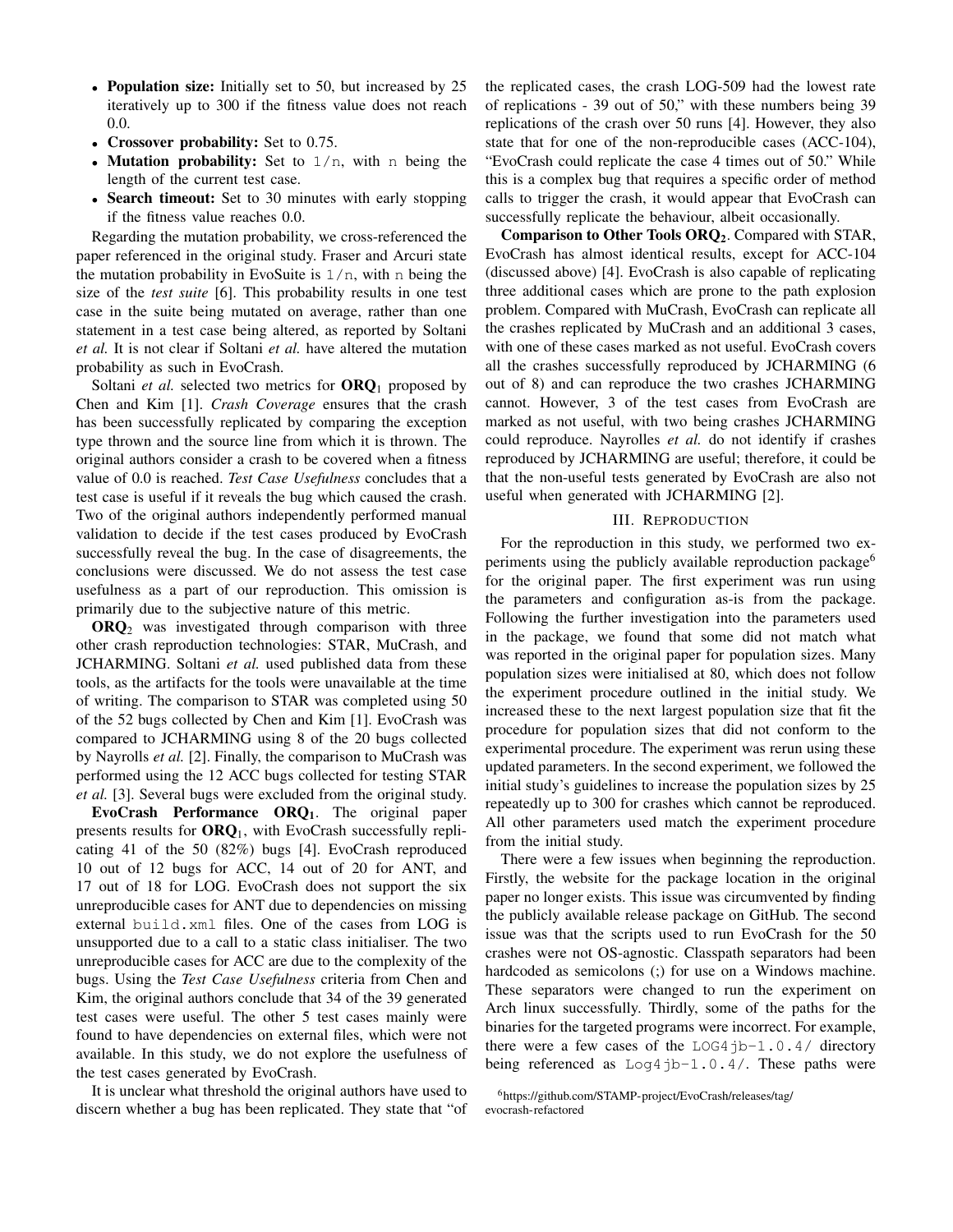fixed for the experiment. Another issue was that some of the results from the original study were missing from the reproduction package. The  $30<sup>th</sup>$  run is missing most of the results, while some other runs do not have the results for some crashes. Finally, ACC-377 was missing from the crashes and results in the reproduction package. This crash was added to the experiment to ensure similarity between the original experiment and the reproduction.

After replicating the main results from the study, we looked to evaluate EvoCrash on some other crashes, including those from the STAR and JCHARMING papers which were excluded from the original study. We also selected 7 crashes from Apache Commons Lang<sup>[7](#page-2-0)</sup> (ACL) and 6 crashes from Apache Commons BeanUtils $^8$  $^8$  (BEAN) to check for selection bias in the initial dataset.

## *A. Experimental Results*

Table [I](#page-2-2) presents the original study's results alongside the results we have achieved over our two runs of the experiment. It can be seen that our results are mainly similar to those in the original study, with two notable exceptions: ACC-104 and ANT-43292. As previously discussed, ACC-104 is successfully reproduced by EvoCrash in the original study, albeit at a rate of 8%. In our experimental runs, we achieved success rates of 2% and 8%. The original authors were looking to answer the research question of whether EvoCrash could reproduce a crash. We argue that even a single success means EvoCrash can reproduce the crash. We further argue that a low reproduction rate could indicate issues within the initialisation of the genetic programming parameters. It could be possible that EvoCrash becomes stuck in a local optimum with not enough mutation occurring to allow the program to find a better test case.

In the case of ANT-43292, the original study marked this crash as not reproduced. We found 96% and 100% success rates for this crash in our experiments. On closer inspection of the data from the original study, we found that the crash was successfully reproduced. In the underlying data, we found 47 successful reproductions, with two failures and one unreported result. This data gives a success rate of 94% for ANT-43292 in the original study. It could be that the original authors meant to mark this crash as *not useful*. However, we do not confirm that this is the case.

Table [II](#page-3-0) presents the results of crashes from  $DnsJava<sup>9</sup>$  $DnsJava<sup>9</sup>$  $DnsJava<sup>9</sup>$ , Jfreechart $^{10}$  $^{10}$  $^{10}$ , Pdfbox $^{11}$  $^{11}$  $^{11}$ , and ANT which were used in the STAR and JCHARMING papers [\[1\]](#page-4-0), [\[2\]](#page-4-2). In the JCHARM-ING paper there were also crashes used from  $Arg_{\text{O}}$ UML<sup>[12](#page-2-6)</sup> and Open Mission Control Software<sup>[13](#page-2-7)</sup> [\[2\]](#page-4-2). However, we could not find the stack traces for these crashes and thus have not included them. The crashes excluded from the

<span id="page-2-6"></span><sup>12</sup><https://github.com/argouml-tigris-org>

<span id="page-2-2"></span>TABLE I RESULTS FROM ORIGINAL PAPER AND REPRODUCTION. PERCENTAGES OF 100% ARE NOT REPORTED FOR BREVITY

| Project | Bug ID         | Original             | Experiment 1    | Experiment 2 |
|---------|----------------|----------------------|-----------------|--------------|
|         | $\overline{4}$ | Y                    | Y               | Y            |
|         | 28             | Y                    | Y               | Y            |
|         | 35             | Y                    | Y               | Y            |
|         | 48             | Y                    | Y               | Y            |
|         | 53             | Y                    | Y               | Y            |
| ACC     | 68             | $N(0\%)$             | $N(0\%)$        | $N(0\%)$     |
|         | 70             | Y                    | $Y(100\%)$      | Y(98%)       |
|         | 77             | Y                    | Y               | Y            |
|         | 104            | N $(8\%)$            | $Y(2\%)$        | Y $(8\%)$    |
|         | 331            | Y(82%)               | Y $(52%)$       | Y(88%)       |
|         | 377            | Y                    | Y (90%)         | $Y(60\%)$    |
|         | 441            | Y                    | Y               | Y            |
|         | 28820          | $N(0\%)$             | N(0%)           | N(0%)        |
|         | 33446          | Y                    | Y               | Y            |
|         | 34722          | Y                    | Y               | Y            |
|         | 34734          | Y                    | Y               | Y            |
|         | 36733          | Y                    | Y               | Y            |
|         | 38458          | Y(92%)               | Y(90%)          | Y(90%)       |
|         | 38622          | Y(80%)               | Y(86%)          | Y(82%)       |
|         | 42179          | Y                    | Y               | Y            |
|         | 43292          | N(94%)               | Y $(96\%)$      | Y            |
|         | 44689          | Y                    | Y               | Y            |
| ANT     | 44790          | Y                    | Y               | Y            |
|         | 46747          | $N(0\%)$             | $N(0\%)$        | $N(0\%)$     |
|         | 47306          | $N(0\%)$             | $N(0\%)$        | $N(0\%)$     |
|         | 48715          | $N(0\%)$             | $N(0\%)$        | $N(0\%)$     |
|         | 49137          | Y                    | Y               | Y            |
|         | 49755          | Y(94%)               | Y               | Y            |
|         | 49803          | Y                    | Y               | Y(98%)       |
|         | 50894          | Y                    | Y               | Y            |
|         | 51035          | $N(0\%)$             | $N(0\%)$        | $N(0\%)$     |
|         | 53626          | Y                    | Y               | Y            |
|         | 29             | $\overline{Y}$ (88%) | Y(90%)          | Y(96%)       |
| LOG     | 43             |                      |                 |              |
|         | 509            | $N(0\%)$<br>Y(74%)   | $N(0\%)$        | $N(0\%)$     |
|         | 10528          | Y                    | Y $(50\%)$<br>Y | Y(78%)<br>Y  |
|         |                | Y                    | Y               | Y            |
|         | 10706<br>11570 | Y                    | Y               | Y            |
|         |                | Y                    | Y               | Y            |
|         | 31003          | Y                    | Y               | Y            |
|         | 40212          | Y                    | Y               | Y            |
|         | 41186          |                      |                 |              |
|         | 44032          | Y                    | Y               | Y            |
|         | 44899          | Y                    | Y               | Y            |
|         | 45335          | Y(94%)               | Y(94%)          | Y(96%)       |
|         | 46144          | Y(82%)               | Y(78%)          | Y(86%)       |
|         | 46271          | Y(94%)               | Y               | Y            |
|         | 46404          | Y                    | Y               | Y            |
|         | 47547          | Y                    | Y               | Y            |
|         | 47912          | Y                    | Y               | Y            |
|         | 47957          | Y                    | Y               | Y            |

Y - Crash has been replicated at least once

N - Crash has not been replicated

Percentage values are the number of successful replications from 50 runs

original study do not have a high success rate of reproduction by EvoCrash, with 4 of the 13 crashes reproduced (43%). If these crashes were included in the original study, EvoCrash would have reproduced 44 out of 57 crashes (77%), rather than the 82% reported [\[4\]](#page-4-3).

Table [II](#page-3-0) also shows the comparison of the crashes excluded from the original study to STAR and JCHARMING. The main comparisons here are between EvoCrash and JCHARM-ING for the DnsJava, Jfreechart, Pdfbox, and ANT crashes. Of these seven crashes, JCHARMING reproduced 5, while EvoCrash reproduced 3. Of the 15 crashes shared

<span id="page-2-0"></span><sup>7</sup><https://commons.apache.org/proper/commons-lang/>

<span id="page-2-1"></span><sup>8</sup><https://commons.apache.org/proper/commons-beanutils/>

<span id="page-2-3"></span><sup>9</sup><https://github.com/dnsjava/dnsjava>

<span id="page-2-4"></span><sup>10</sup><https://www.jfree.org/jfreechart/>

<span id="page-2-5"></span><sup>11</sup><https://pdfbox.apache.org/>

<span id="page-2-7"></span><sup>13</sup><https://nasa.github.io/openmct/>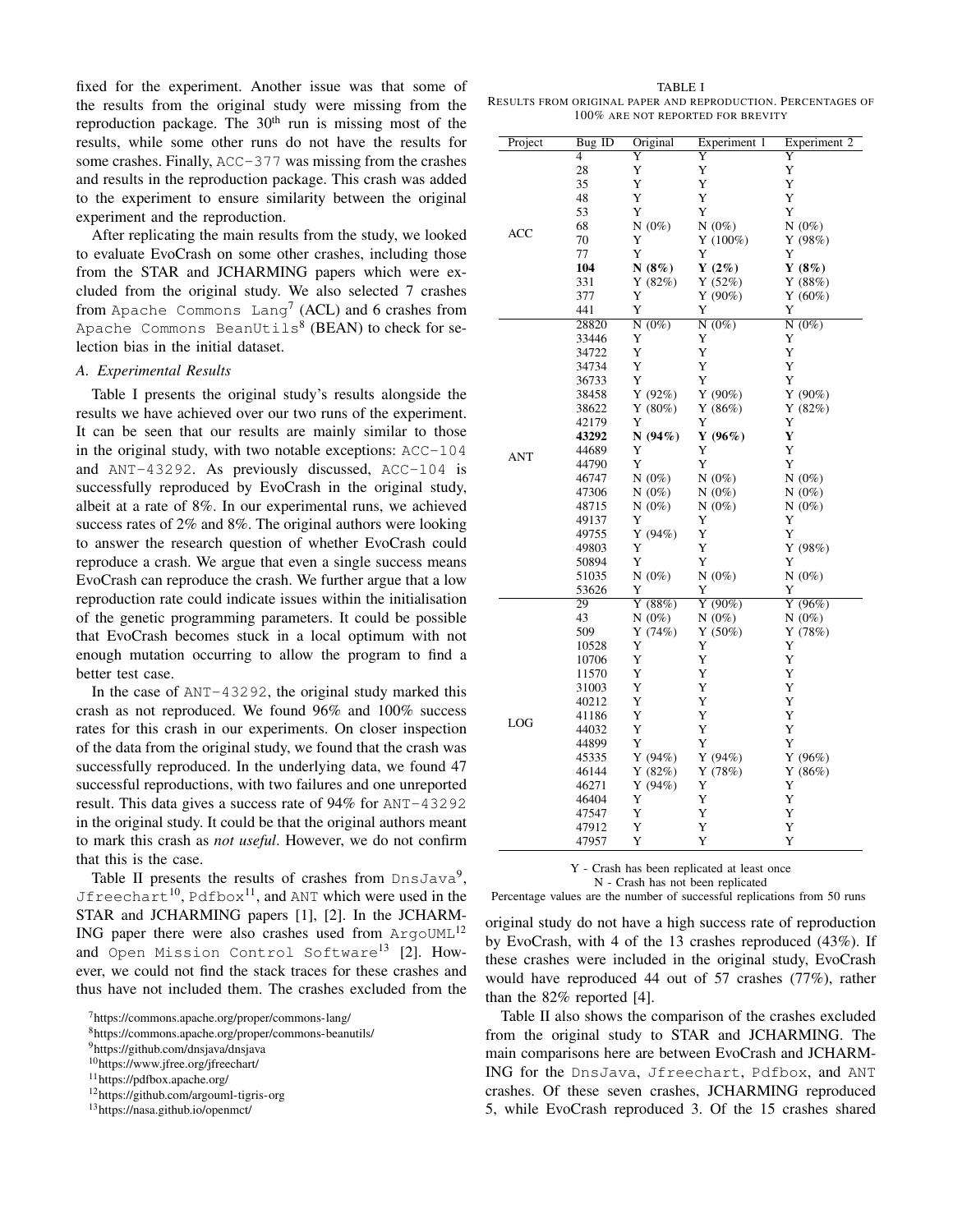<span id="page-3-0"></span>TABLE II RESULTS FROM CRASHES EXCLUDED FROM ORIGINAL STUDY, INCLUDING COMPARISON TO STAR AND JCHARMING

| Project           | Bug ID | Results           | <b>STAR</b> | <b>JCHARMING</b> |
|-------------------|--------|-------------------|-------------|------------------|
| DnsJava           | 38     | $N(0\%)$          |             |                  |
| <b>Jfreechart</b> | 434    | Y $(98%)$         |             | v                |
|                   | 664    | $N(0\%)$          |             | Partial          |
|                   | 916    | $N(0\%)$          |             | Y                |
| Pdfbox            | 1359   | $N(0\%)$          | ۰           | N                |
|                   | 1412   | Y(94%)            |             | Partial          |
| <b>ANT</b>        | 41422  | $\sqrt{Y(100\%)}$ |             |                  |

Y - Crash has been replicated at least once N - Crash has not been replicated

Percentage values are the number of successful replications from 50 runs

by EvoCrash and JCHARMING, JCHARMING successfully reproduced 11 (73%), while EvoCrash also reproduced 11 (73%). It is of particular interest that JCHARMING is capable of reproducing DnsJava-38, Jfreechart-664, and Jfreechart-916 where EvoCrash cannot. The original study found a significant difference between the performances of EvoCrash and JCHARMING [\[4\]](#page-4-3). However, it is clear that with other crashes from the JCHARMING paper, the performance is similar.

Table [III](#page-3-1) presents the results of our evaluation on crashes from Apache Commons Lang and Apache Commons BeanUtils. We have selected these crashes to identify any potential for selection bias in the original study. Of the ACL crashes, EvoCrash successfully reproduced 4 out of 7 (57%). The three failing tests use date formats or message formats, which require specifically formatted strings as input. It is therefore unsurprising that EvoCrash cannot reproduce these crashes, as it has not been created with the capability of consistently generating strings that match the complex formats required by these classes. Finally, given the complexity of configuration required to use BeanUtils in a program, the 0% success rate is unsurprising. As most of these BEAN crashes arise due to configuration issues, EvoCrash struggles to generate a test case to initialise such a configuration.

#### IV. DISCUSSION

The authors of the original paper set out to evaluate the tool, EvoCrash, on several crashes and to compare these results with the existing tools: STAR, MuCrash, and JCHARMING [\[4\]](#page-4-3). The original study successfully reproduced 41 of 50 (82%) crashes. We found that EvoCrash can successfully reproduce all the crashes presented in the original study through our two main experiments. We also found two crashes (ACC-104 and ANT-43292) which we reproduced with EvoCrash, but are not reported as reproduced in the original study. We found in the data underlying the original study that ANT-43292 has a 94% reproduction rate, while our experiments have 96% and 100% reproduction rates. This misidentified result in the original study likely occurred due to human error. We consider a crash to be reproduced if it can be successfully reproduced in at least one run. Crashes with low reproduction rates could point to issues in the genetic parameters for EvoCrash, as there may not be enough variability introduced to allow EvoCrash to escape local optima.

<span id="page-3-1"></span>TABLE III RESULTS FROM ADDITIONAL CRASHES USED IN THIS STUDY

| Project     | Bug ID | Results     |
|-------------|--------|-------------|
|             | 948    | N $(0\%)$   |
|             | 1186   | N $(0\%)$   |
|             | 1192   | $N(0\%)$    |
| ACL         | 1276   | $Y(100\%)$  |
|             | 1292   | Y $(100\%)$ |
|             | 1310   | Y(86%)      |
|             | 1385   | $Y(100\%)$  |
|             | 276    | $N(0\%)$    |
|             | 302    | N $(0\%)$   |
| <b>BEAN</b> | 351    | $N(0\%)$    |
|             | 421    | N $(0\%)$   |
|             | 541    | $N(0\%)$    |
|             | 547    | $N(0\%)$    |
|             |        |             |

Y - Crash has been replicated at least once N - Crash has not been replicated

Percentage values are the number of successful replications from 50 runs

We present a comparison between EvoCrash, STAR, and JCHARMING for crashes excluded from the original study. For ANT-41422, EvoCrash and STAR could both successfully reproduce this crash; however, JCHARMING could not. For the other crashes from DnsJava, Jfreechart, and Pdfbox, we found that JCHARMING outperforms EvoCrash, contrasting with the original result that EvoCrash outperformed JCHARMING. We find that EvoCrash and JCHARM-ING both reproduce 73% of crashes once the full JCHARM-ING dataset is used. This result could potentially point to some selection bias in the original study, as these crashes were excluded. As JCHARMING, STAR, and MuCrash are not publicly available, selection bias could be present in the dataset chosen for those studies.

While we do not analyse the usefulness of the test cases generated by EvoCrash, we did consider the suitability of the metric for this. The metric requires that the buggy stack frame exists in the reproduced stack trace. A number of the crashes reproduced by EvoCrash are attempting to reproduce only one stack frame in a larger stack trace. A potential question for future work is raised: whether this metric is suitable and if the crashes can be considered reproduced if this metric is met. Furthermore, this metric is subjective and cannot be easily reproduced. Comparisons between the crashes reproduced by EvoCrash and the actual bug fixes committed to the source code could be drawn to clarify that the tests generated correctly identify a bug and relate to the bug-fix in the main project.

We conclude that EvoCrash is a tool that can be used to reproduce several crashes in Java successfully. However, we are not sure the data presented in the original paper is representative of the capabilities of EvoCrash. Several lowperforming crashes appear to have been excluded from the original study, including those which contribute significantly to the original paper's conclusion that EvoCrash performs significantly better than JCHARMING. We also suggest there may be issues with the parametric setup of the genetic part of EvoCrash, leading to low variability and the system becoming stuck in local optima. Future work could look into these issues and the usefulness of the test cases produced by EvoCrash.